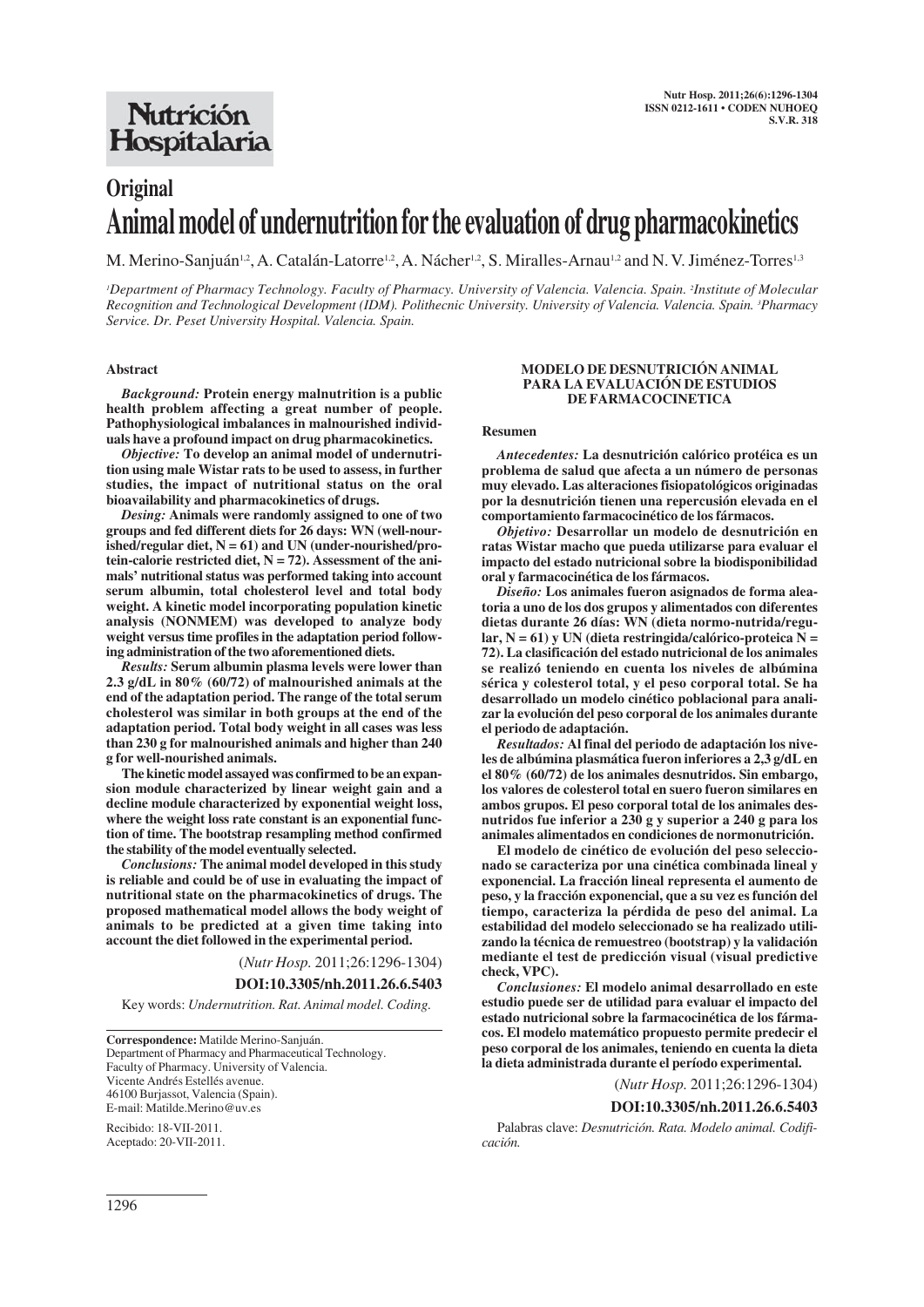## **Introduction**

Protein energy malnutrition is a public health problem affecting a great number of individuals. In the last three decades the prevalence of malnutrition in hospitalized patients has varied between 19 and 80% of patients according to the country and patient group in question.<sup>1</sup>

Pathophysiological derangements have a profound impact on drug disposition in malnourished patients, as they affect absorption, protein binding, hepatic metabolism and renal elimination. In fact, malnutrition has dramatic effects on small intestinal mucosal structure and transport activity, and its consequences for the absorption of nutrients and drugs are highly variable and contradictory.2 It can increase or decrease absorption, both in terms of rate (absorption rate constant) and extent (area under the plasma concentration time curve).3 Moreover, metabolic pathways can be impaired in a state of malnutrition; therefore, the major effects of malnutrition on drug disposition are a reduction in clearance and an increase in elimination half-life, both of which alter oral bioavailability.2 As a result, the poor prognosis of some patients could be related with the detrimental impact of malnutrition on the efficacy, toxicity and pharmacokinetics of the medication prescribed.<sup>46</sup> However, there are few studies which have evaluated the influence of malnutrition on the pharmacokinetics of drugs in under-nourished patients, probably due to the difficulty of carrying out these studies in this population.

The aim of the present study was to develop an undernutrition model using male Wistar rats as an animal model with which to assess, in further studies, the impact of nutritional status on the oral bioavailability and pharmacokinetics of drugs used to treat diseases associated with malnutrition, such as cancer, AIDS or Alzheimer's disease.

#### **Material and methods**

## *Legal and ethical requirements of the study*

Male Wistar® rats were provided by the animal facility of the Faculty of Pharmacy, University of Valencia. All the assays described in the present work adhered to the Principles of Animal Care and were approved by the Faculty of Pharmacy Ethics Commission (Valencia, Spain).

#### *Inclusion and exclusion criteria*

The biometric and biochemical parameters used to include or exclude the animals in this study were sex, age, weight, serum albumin and total serum cholesterol.

A total of 133 male Wistar rats of 8-9 weeks of age, weighing 220-250 g, with a serum albumin ranging from 2.3 to 4.3 g/dL and total serum cholesterol ranging from 30 to 195 mg/dL, were included in this study. The animals were placed in individual polyethylene cages (22 x 22 x 16 cm) in a controlled room (22-23 $\degree$ C, 50-60% humidity) in a 12-hour light/dark cycle.

## *Maintenance of the animals*

Animals were randomly assigned to one of two groups: WN (well-nourished/regular diet,  $N = 61$ ) and UN (under-nourished/protein-calorie restricted diet,  $N = 72$ ). Both groups were allowed free access to water, but food intake was controlled. The WN group was subjected to a standard pellet diet (2014 from Harlan laboratory) that fulfilled the normal daily requirements of a rat (14% proteins, dose of diet intake per day: 20 g/60.2 kcal) during an adaptation period of 26 days. The UN group received a diet that was altered in protein, carbohydrate and fat content (TD 99,168 from Harlan laboratory; 5% proteins, dose of diet intake per day: 10 g/38 kcal) for the same period of time.

## *Monitoring of animals*

All the animals in both groups (WN and UN) were weighed daily, and serum albumin and total serum total cholesterol were quantified once a week (days 1, 7, 14, 21 and 26). For this purpose, a sample of blood was extracted by puncturing the saphenous vein of the hind limb and was then injected into Eppendorf® tubes heparinized 5%. The blood samples were centrifuged at 3,500 rpm for 10 minutes, and plasma was then collected. Serum albumin and total serum cholesterol were analyzed using standard commercial kits, according to the manufacturer's instructions (QCA Laboratory, Spain).

Assessment of the animals' nutritional status was carried out using serum albumin and total serum cholesterol levels as biochemical parameters and weight as a biometrical parameter. Serum albumin is an indicator of protein reserves and cholesterol is a caloric depletion parameter.7 Weight loss is also used to classify patients as malnourished.<sup>8</sup>

Animals were considered undernourished when their serum albumin level was under 2.3 g/dL and their body weight was under 240 g. Both parameters were used to classify the animals according to three different degrees of undernutrition: mild, moderate and severe. Scores were assigned by the authors based on CONUT, a screening tool for controlling nutritional status in hospitalized patients.7 Parameter values and the scores assigned according to degree of undernutrition are shown in table I.

In addition, body weight was used as biometrical parameter for growth modeling in both groups of animals (WN and UN).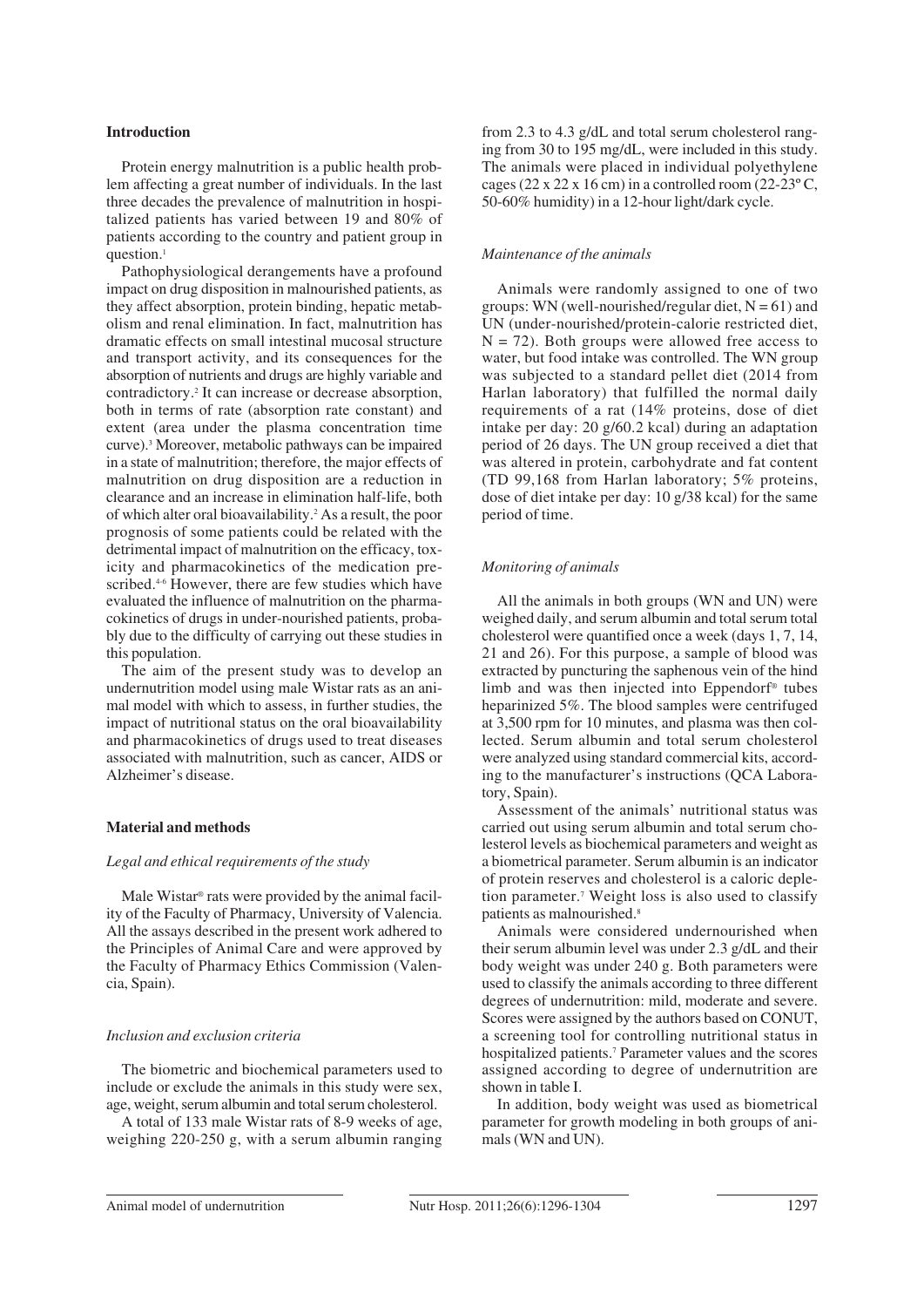| Parameters                      | <i>Nutritional status</i> |                 |            |          |  |  |
|---------------------------------|---------------------------|-----------------|------------|----------|--|--|
|                                 | <b>Normal</b>             | Mildly Impaired | Moderately | Severely |  |  |
| Serum albumin $(g/dL)$<br>Score | $4.3 - 2.3$               | $2.3 - 1.9$     | 1.89-1.5   | < 1.5    |  |  |
| Body weight $(g)$<br>Score      | 310-240                   | 240-220         | 219-190    | < 190    |  |  |
| Total score                     | $^{(1)}$                  | $1 - 3$         | $4-6$      | $8-9$    |  |  |
| Degree of undernutrition        | Normal                    | Mild            | Moderate   | Severe   |  |  |

**Table I** *Assessment of degree of undernutrition according to analysis of serum albumin level and body weight*

## *Intestinal permeability*

Intestinal injury was evaluated in 12 animals (6 wellnourished and 6 undernourished) by quantifying intestinal permeability using the lactulose/manitol (L/M) test, as previously described.<sup>9</sup> Following overnight fasting, 2 mL of an oral solution containing 60 mg lactulose and 30 mg mannitol were administered by gastric tube feeding. Urine samples were collected for 5 hours using metabolic cages and were stored at -40º C for further analysis. Urinary lactulose and mannitol were measured using high performance liquid chromatography (HPLC).10 Results were expressed as a ratio of the percentage of the administered dose of the two molecules excreted in urine.

## *Kinetic calculations and statistical analysis*

Kinetic models to evaluate the change in body weight during the adaptation period were simultaneously fitted to the data for 133 animals (61 well-nourished and 72 malnourished) using the NONMEM 6.0 program (Beal and Sheiner, 1992)*.* The first-order (FO) method was used in the first estimation step. For all models, subroutine ADVAN6 and differential equations were used. The basic model being assayed was characterized by the following expression:

$$
\frac{dW}{dt} = k_{G} - k_{L} \cdot W
$$
 Equation 1

where W is animal body weight (g),  $k<sub>G</sub>$  is the weight gain rate constant ( $g/day$ ) and k<sub>r</sub> is the weight loss rate constant (day-1). Equation 2 was also considered, in which the  $k$ , changes over time according to an exponential function, with  $k<sub>n</sub>$  representing the moment at which the controlled feeding started

$$
\frac{dW}{dt} = k_{\text{G}} - [k_{\text{H}} \cdot e^{-s_{\text{LO}t}}] \cdot W \qquad \text{Equation 2}
$$

In each model the parameters  $(k_{\rm g}, k_{\rm L}, k_{\rm H}$  and SLO) were considered as equals or different for the two groups of animals (a total of 12 models were assayed: 4 for equation 1 and 8 for equation 2).

The POSTHOC function of NONMEM enabled estimation of the individual kinetic parameters using a Bayesian approach, taking both individual observations and population effects into account. Both interindividual variability of kinetic parameters and residual error with respect to body weight were modelled as exponential according to equations 3 and 4:

$$
P_i = P_{pop} \cdot \exp{(\eta_i)}
$$
 Equation 3

$$
W_{obs} = W_{pred} \cdot exp\left(\epsilon_{i}\right) \qquad \text{Equation 4}
$$

where  $P_{\text{p}}$  is the population parameter value, h is a normally distributed zero-mean variable with the standard deviation w,  $W_{\text{obs}}$  is the observed weight,  $W_{\text{pred}}$  is predicted weight by individual parameter  $P_i$ , and e is normally distributed random variables with zero-mean and standard deviation s.

For the hierarchical model, improvement in the fit was assessed firstly according to the change in the minimum value objective function (MVOF). A change in MVOF of  $\geq 6.63$  was required for the addition of one fixed effect parameter to reach a statistical significance of  $p = 0.01$ . For the deletion of one fixed effect parameter from the full model, a change in MVOF of  $\geq 7.88$ was required to reach a statistical significance of  $p =$ 0.05. In addition, improvement in the fit (adding a parameter to or deleting it from the model) was determined by the change in the between subject and residual variability. The following were used as indicators of the goodness-of-fit in each of the models evaluated: the scatter plots of the correlation between individual- and population-predicted versus -observed body weight; weighted residual against weight; and weighted residual against time.

The bootstrap resampling technique was employed as an internal method to validate the final model. From the original data set, 1,000 replicates were generated by random sampling with replacement, and the final population kinetic model was fitted repeatedly to each replicate using the bootstrap option of Wings for NON-MEM VI package (N Holford, version 222, May 2001, Auckland, New Zealand). The mean and median para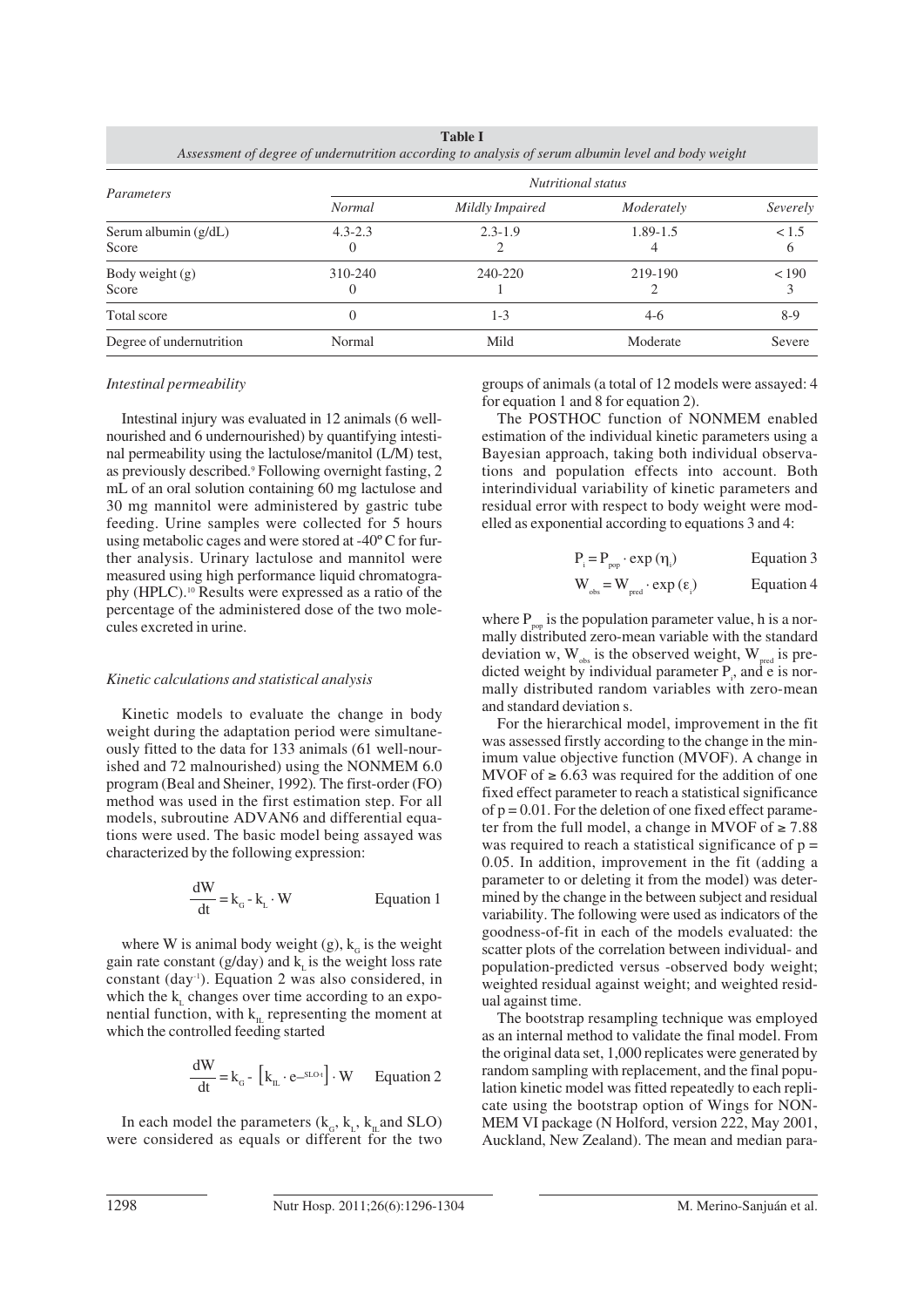meter estimates and their 95% confidence interval were obtained from the bootstrap replicates and compared with the population kinetic parameters from the original set of data. In addition, the selected model was evaluated by means of the visual predictive check. For this purpose, simulations of animal body weight-time profiles from 200 simulated populations were performed using the selected model, and each model parameter was estimated including between subject variability. For each group (well- and malnourished animals), the body weight-time profiles of the 5th, 50th and 95th percentiles were represented together with the corresponding observations.<sup>11</sup>

Statistical analysis of the results was carried out using the SPSS 15.0 and S.Plus 6.1 program version, and statistical significance was fixed at 0.05.

## **Results**

#### *Biochemical and biometric parameters*

Figure 1 shows the density plots for serum albumin, total serum cholesterol and body weight (days 1 and 26) of WN and UN animals. Mean values, standard deviation and 95% confidence interval of these parameters (days 1 and 26) for both groups of animals are shown in table II. Statistically significant differences in serum albumin and body weight ( $p < 0.05$ ) between WN and UN animals were detected from week 3 until the last day of the adaptation period. The range of the total serum cholesterol in both groups was similar at the end of the adaptation period (fig. 1) and statistical differences were obtained only at the end of the experience (day 26) (table II).

#### *Undernutrition assessment and classification*

Serum albumin levels at the end of the adaptation period (day 26) were lower than 2.3 g/dL in 80%  $(60/72)$  of the undernourished animals and in 11 % (7/61) of the well-nourished animals. Total body weight in all cases was less than 230 g for malnourished animals and higher than 240 g for well-nourished animals. On applying the criteria shown in table I, all malnourished animals were classified as undernourished: mild undernutrition status 18.1% (13/72), moderate undernutrition status 58.3% (42/72) and severe undernutrition status 23.6% (17/72).

#### *Modeling animal body weight*

Figure 2 shows individual animal body weight versus time profiles of well- and malnourished animals in the course of the adaptation period, during which weight gain in the well-nourished animals obeyed linear kinetics. However, a reduction of body weight was



*Fig. 1.—Density plots serum albumin (g/dL), Cholesterol (mg/dL) and body weight (g) of well-nourished and undernourished animals on day 1 and day 26. WN: Well-nourished; UN: Undernourished.*

observed until day 15 of this period in malnourished animals, after which it stabilized. At the end of the adaptation period (26 days) the weight gain in the ani-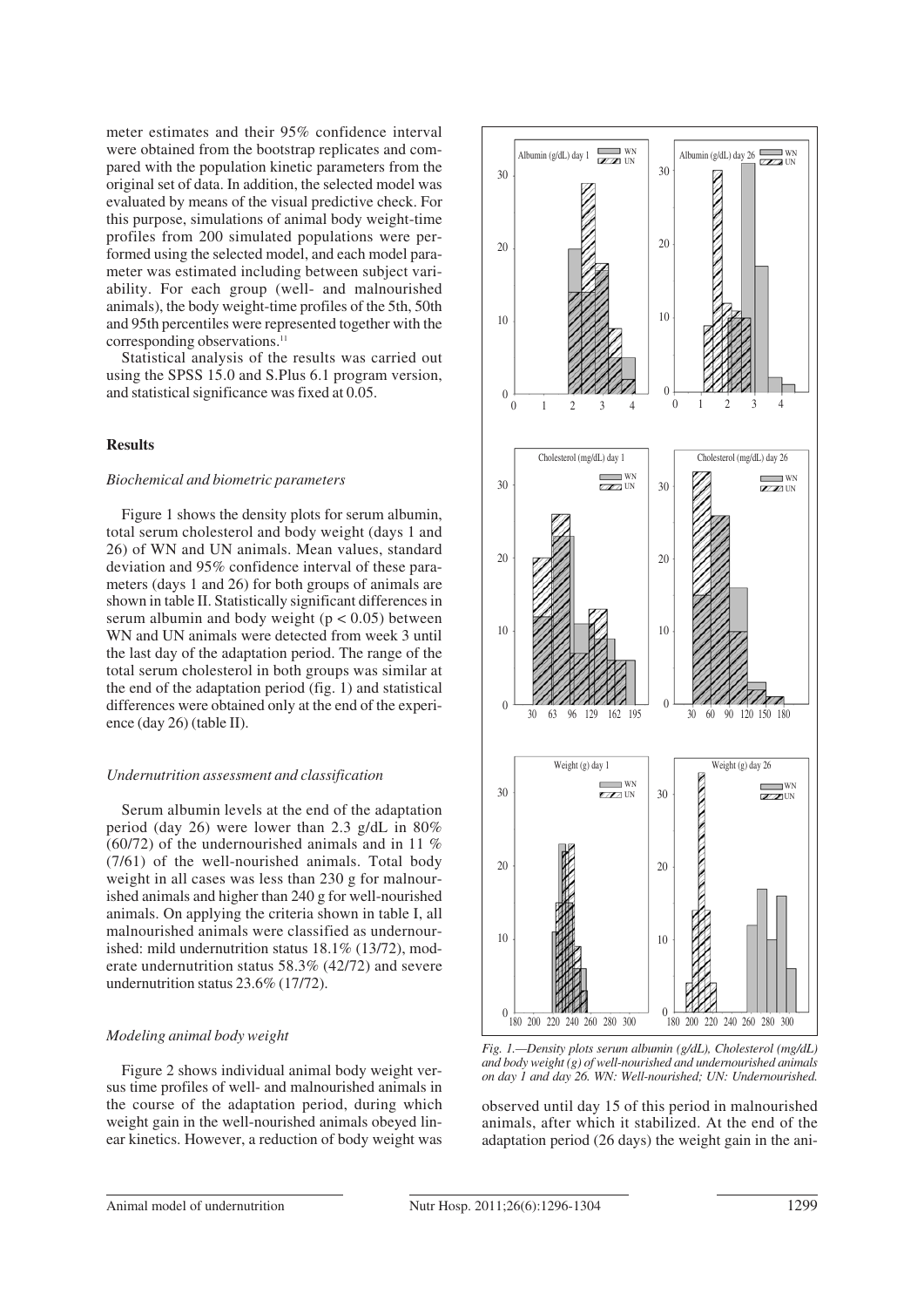**Table II** *Serum albumin (g/dL), total serum cholesterol (mg/dL) and body weight (g) of well-nourished and undernourished animals at the start (day 1) and end (day 26) of the adaptation period (Data: Mean values, standard deviation and confidence interval 95%)*

| Parameter           | Day | Condition                   |                            | $\boldsymbol{P}$ |
|---------------------|-----|-----------------------------|----------------------------|------------------|
|                     |     | Well-nourished              | Undernourished             |                  |
| Albumin $(g/dL)$    |     | 2.94(0.63)<br>(2.21, 4.15)  | 2.93(0.50)<br>(2.27, 3.86) | > 0.05           |
|                     | 26  | 2.86(0.40)<br>(2.24, 3.49)  | 1.89(0.45)<br>(1.32, 2.76) | < 0.05           |
| Cholesterol (mg/dL) |     | 97.2(40.2)<br>(50.3, 170)   | 89.4 (37.5)<br>(45.0, 153) | > 0.05           |
|                     | 26  | 80.7(26.2)<br>(48.7, 120.7) | 67.4(27.5)<br>(35.2, 115)  | < 0.05           |
| Weight $(g)$        |     | 234(8.3)<br>(224, 250)      | 236(5.8)<br>(224, 247)     | > 0.05           |
|                     | 26  | 280(14)<br>(259, 302)       | 208(7.3)<br>(199, 219)     | < 0.05           |

Mean (SD) and CI 90%.



*Fig. 2.—Model exploration exercise, from 200 simulated populations. Individual body weight in well-nourished (black, o) and undernourished (gray, o) male Wistar rats in the course of 30 days (from three-four weeks to seven-eight weeks of age). Lines represent 5th, 50th an 95th percentiles.*

mals fed the standard diet (well-nourished) represented 19 % of their initial weight. However, during this period, the animals fed with the hypoproteic and hypocaloric diet (malnourished) reached a mean weight that represented 75% of the well-nourished group's final weight. Differences were statistically significant ( $p < 0.05$ ). In the description of data, entering a parameter for well- or malnourished animals (e.g. weight gain/loss rate constants) offered significant improvement over assuming equal values of the parameters for both groups (equation 1:  $MOF = 8,256$  considering the same parameter value for both groups and MOF = 6,648 when these values were different; and for

equation 2:  $MOF = 6,725$  and 6,423 for equal or different parameter values). Assuming that the weight loss rate constant changed over the time (equation 2) and that the parameters were different for each group, the best model was that shown in table III. Results of the bootstrap resampling technique are also provided (table III). Mean values of the bootstrap procedure with successful minimization were similar to the population parameter estimates of the original data set. Furthermore, fixed and random estimates of the original data set fell within the 95% confidence interval obtained for the bootstrap replicates.12 Figure 3 shows the correlation between individual- and population-predicted versus -observed body weight, weighted residual against weight, and weighted residual against time for the selected model.

## *Intestinal permeability*

The ratio of lactulose and mannitol (L/M) excreted in urine was  $0.15 \pm 0.02$  and  $(0.03 \pm 0.004)$  in malnourished and well-nourished animals, respectively. Statistical differences were detected  $(p < 0.01)$ .

## **Discussion**

Malnutrition has been associated with variations in drug absorption and drug disposition with respect to protein binding, hepatic metabolism and renal elimination. As a consequence, drug toxicity increases and the response to treatment is altered.13 However, few studies have evaluated the influence of malnutrition on the pharmacokinetics of drugs used by malnourished patients, probably due to the difficulty of carrying out these studies in this population group. Therefore, the aim of the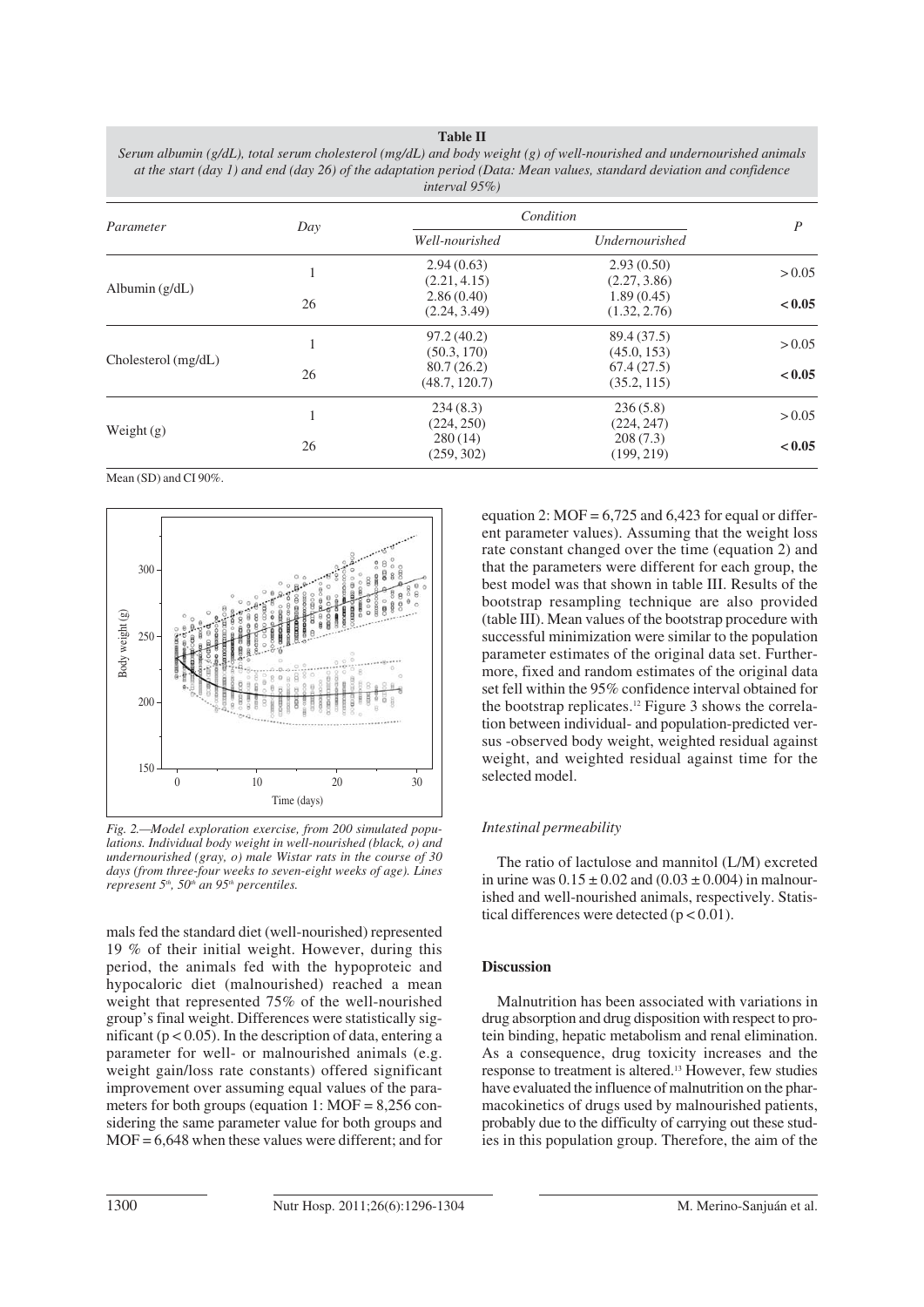| Parameters                                                                                                | Original Data Set <sup>a</sup> |        | Replicates (Boostrap) |                  |
|-----------------------------------------------------------------------------------------------------------|--------------------------------|--------|-----------------------|------------------|
|                                                                                                           | $Estimate^a$                   | $\%CV$ | Median <sup>b</sup>   | $CI 95\%$        |
| Structural model                                                                                          |                                |        |                       |                  |
| $K_{_{\rm GWN}}(g/day)$                                                                                   | 1.96                           | 4.2    | $\overline{2}$        | 1.77-5.87        |
|                                                                                                           | 0.313                          | 23.5   | 0.288                 | 0.065-0.444      |
| $\underset{\mathrm{K}_{\mathrm{ILWN}}}{F_{\mathrm{KG}^{(\mathrm{UN})}}}(\mathrm{d}^{\text{-1}})$          | 0.0018                         | 81.4   | 0.0028                | $0.001 - 0.222$  |
| $F_{\text{KIL}(\text{UN})}$                                                                               | 18.3                           | 81.4   | 11.3                  | $0.114 - 19.8$   |
| $\widetilde{\mathrm{SLO}}_{\scriptscriptstyle{\mathrm{WN}}}^{\phantom{\dag}}(d^{\scriptscriptstyle{-1}})$ | 1.24                           | 345.2  | 1.47                  | $0.008 - 9 - 90$ |
| $\text{FSLO}_{_{\text{WN}(\text{UN})}}$                                                                   | 0.138                          | 344.9  | 0.118                 | $0.015 - 19.8$   |
| F                                                                                                         | 2.34                           | 0.3    | 2.34                  | 2.32-2.35        |
| Between-subject variability                                                                               |                                |        |                       |                  |
| $K_{\alpha}(\%)$                                                                                          | 24.92                          | 28.8   | 23.87                 | $0.2 - 43.28$    |
| $K_{\text{m}}(\%)$                                                                                        | 20.07                          | 29.3   | 20.10                 | 11.87-116        |
| $SLO(\%)(fix)$                                                                                            | 20                             |        |                       |                  |
| $F(\%)$                                                                                                   | 3.66                           | 14.7   | 3.58                  | 2.28-4.16        |
| Residual variability                                                                                      |                                |        |                       |                  |
| $\sigma$ <sub>1</sub> $(\%)$                                                                              | 1.62                           | 5.8    | 1.61                  | 1.49-1.76        |

**Table III**

a MVOF: minimum value objective function 6422.637.

b Median values of the parameter estimates of the 787 bootsrap replicates with successful minimization.

Percentile 2.5 and 97.5 per cent. CI: confidence interval.

WN: Well-nourished animals: UN: Undernourished animals.

present study was to develop an animal model of protein energy malnutrition employing Wistar rats which could be used in further studies to assess the impact of nutritional status on the pharmacokinetics of drugs used in diseases associated with malnutrition.

There are many reports in the literature describing a model of protein calorie malnutrition, but we have observed a high variability among these models, particularly in two aspects. The first is the age of the animals included in the studies, and the second is the time during which animals are fed with a low-protein diet or allowed partial (or total) restricted access to a standard diet. In relation to age, most studies analyze the influence of partial deprivation of protein in the diet during pre- or postnatal periods (starting after birth or weaning), but few continue to observe the animals into adulthood, as we did in our experimental model. On the other hand, the time during which animals must follow a low-protein diet varies depending on the malnutrition level to be achieved; for example, three days for mild malnutrition, two weeks for moderate malnutrition.<sup>14</sup> or four weeks for a severe malnutrition state.15

In our study, we proposed a animal model of malnourishment in young adult Wistar rats (8-9 weeks days old) based on feeding the animals a 10 g/day lowprotein diet for 23-25 days.

Serum albumin and total serum cholesterol were analyzed to assess proteic and energy basal levels to ensure that all animals were in optimum nutritional conditions when they were selected for the study. These parameters were also used to evaluate the degree and type of undernourishment among the animals in the UN group at the end of the study. Serum albumin concentration is usually employed as a nutritional biomarker in humans, even though its long half-life (20 days) does not make it a highly sensitive marker for acute changes in nutritional status. The high variability of these parameters according to the animal species and maintenance conditions in question makes it necessary to determine their value in each studied population.<sup>16</sup> Serum albumin and total serum cholesterol values were obtained in our experimental conditions in accordance with this notion (table I).

The use of total serum cholesterol as a measure of malnutrition is controversial. In fact, due to its high variability total serum cholesterol has also been identified as a non-specific marker of malnutrition.17,18 However, some authors indicate the usefulness of this parameter in both humans and laboratory animals as a marker of the existence of metabolic syndrome.<sup>19</sup> In clinical practice it has been observed that the total serum cholesterol concentration is reduced in malnourished patients with renal or hepatic insufficiency and malabsorption syndrome, and so some authors employ this parameter to determine nutritional status.

In our study, we assessed whether or not the diets administered to the animals induced significant changes in the range of total serum cholesterol over the course of the assay. We can affirm that this parameter did not reflect the nutritional state of the animals.

Consequently, the degree of nutritional undernourishment was evaluated using a total score based on serum albumin level and body weight (table I). The former has twice the rating of the latter, as it provides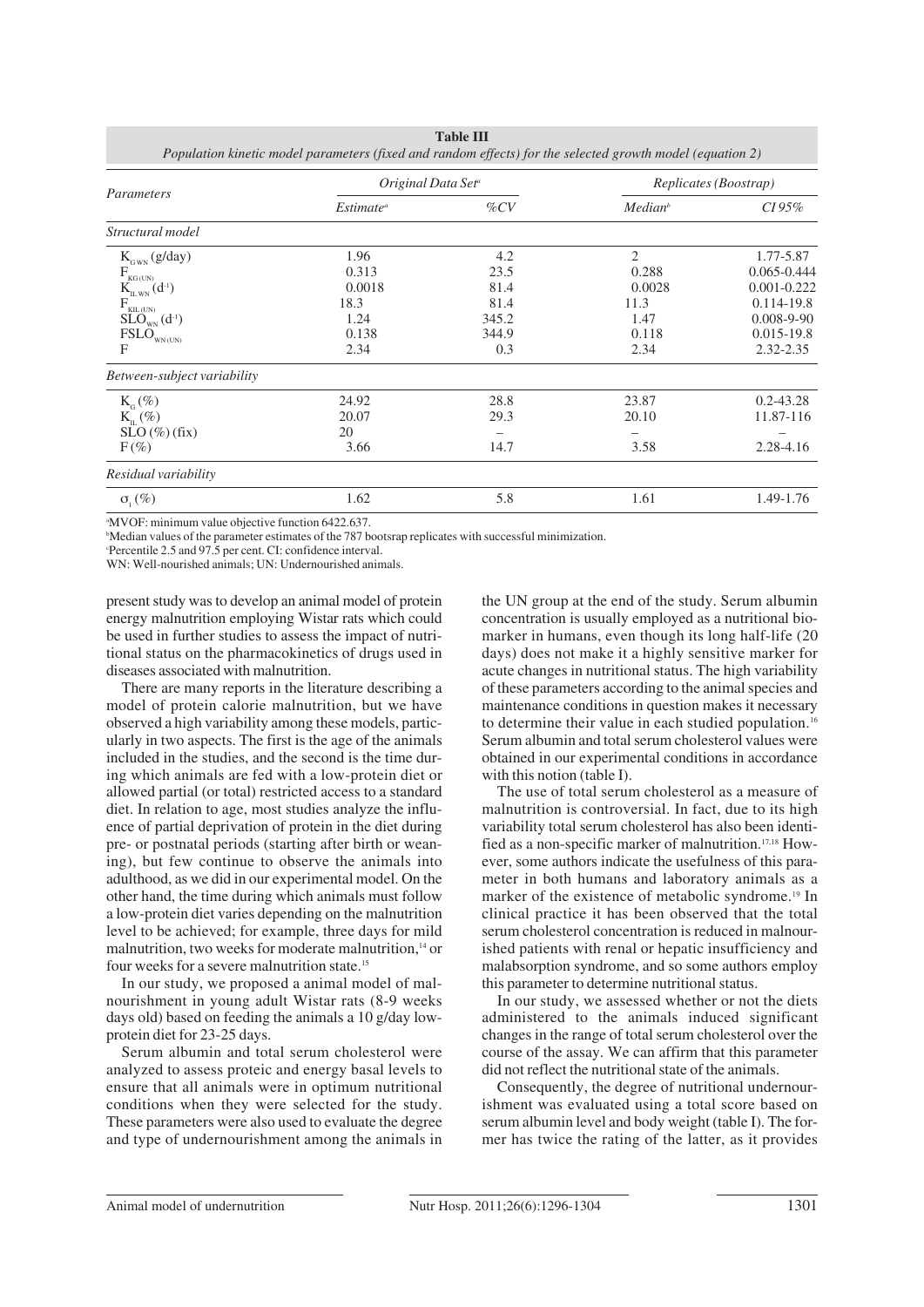

*Fig. 3.—The upper panel show observed body weight versus predicted body weight for the population on the left and versus predictions for each individual on the right, together with the identity line. The lower panels show the weighted residuals for the typical individual (WRES) versus weight and versus time. Group 0: Well-nourished animals; Group 1: Undernourished animals.*

more information as a biomarker of undernutrition. Taking into account this criterion, we observed that the percentage of our animals that reached a state of moderate or severe malnutrition was above 80%.

In our research, variation of body weight during the 4 week experimental period showed differences between the well- and malnourished groups. Body weight increased when a non restricted protein caloric diet was administered. In contrast, in malnourished rats body weight evolved in two phases: there was a linear weight loss during the first 2 weeks, and a stabilization of body weight over the last 2 weeks of the experiment, reflecting a mechanism of adaptation to dietary restriction in adult rats. Our results are in accordance with those of Felgines C et al., who reported that body weight in dietary restricted animals stabilized after two weeks. In contrast, they observed that body weight loss in restricted aged rats was linear during the experiment, with no stabilization over time.<sup>20</sup>

Several growth equations exist according to the different approaches of authors who have studied this matter, and practically all agree that the growth curve acquires a sigmoid form.21,22 This is the result of two opposite factors that explain the growth —namely the intrinsic tendency towards unlimited increase— and restraints imposed by environmental resistance and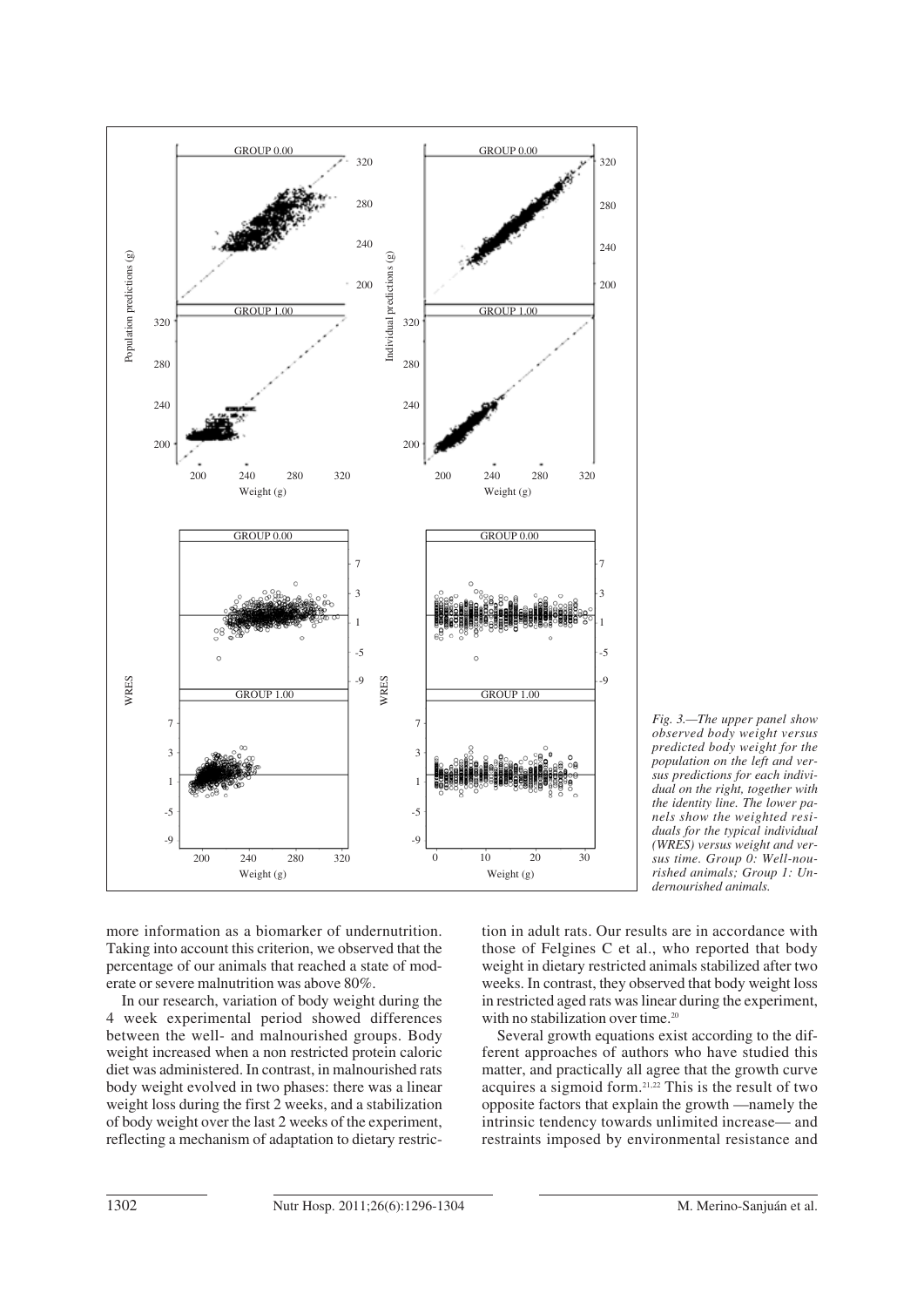aging.23 Consequently, most of the current growth equations consist of two modules, expansion and decline, which encapsulate the positive and negative factors of growth, respectively. The mathematical model developed and supported by our experimental data also considers these two processes, represented by a linear weight gain and exponential weight loss.

The factor ( $F_{\text{KGUN}} = 0.313$ ) used to quantify the modification of weight gain rate constant in malnourished animals ( $K<sub>G1/N</sub> = 0.613$  g/day) represents 31% of the weight gain rate constant in well-nourished animals. The fact that undernourished animals had a higher initial weight loss rate constant ( $FK_{\text{IL}}$  [UN] = 18.3) suggests that, in the first stage of the conditioning period, the decline took place in dietary restricted rats at a higher rate than in well-nourished rats, and that this weight loss stabilized after 10-12 days of experiment as a result of the mechanism of adaptation to dietary restriction.

The visual predictive check and graphical diagnostics were performed to globally evaluate the kinetic model and ensure that the variability in the data was accurately described. The model evaluation was completely satisfactory and its appropriateness can be corroborated.

Some authors have reported that fasting or malnutrition has dramatic effects on small intestinal mucosal structure and transport activity. Mucosal atrophy induced by malnutrition reduces the total intestinal absorption of nutrients, although nutrient absorption can be normalized to mucosal mass by several mechanisms, including increased transporter gene expression, electrochemical gradients and changes in the ratio of mature to immature cells.<sup>3</sup>

Intestinal mucosal injury can be assessed by measuring the permeability of the mucosal barrier to small or large solutes. Lactulose and mannitol have previously been used to assess intestinal mucosal permeability in burn and critically ill patients. Mannitol (M), a smaller sugar, passes through aqueous pores in the cell membranes, and lactulose (L), a larger molecule, is absorbed paracellularly through tight junctions. Increased absorption of lactulose can reflect mucosal leakiness, and decreased absorption of mannitol can reflect decreased functional absorptive area. This study demonstrates that the L/M ratio was significantly greater in undernourished animals ( $p < 0.05$ ), which is in accordance with the mucosal atrophy and disruption of tight junction epithelial cells associated with malnutrition status.<sup>24</sup>

We have previously employed the undernutrition animal model proposed in this study to evaluate the role of nutritional status in the absorption and bioavailability of leucine as a nutrient marker in enteral diets.25 and to determine the influence of protein-energy undernutrition in the absorption process of saquinavir.26 In both cases, our results indicated that absorption increased in the malnourished state, slightly in the case of leucine and to a statistically significant level in that of saquinavir ( $p < 0.05$ ). Those results indicate that malnutrition status is a risk factor for saquinavir overdosing and toxicity and emphasize the need for an appropriate animal model with which to obtain information that can help to improve safety when drugs are administered to undernourished patients.

## **Conclusions**

In summary, the large number of subjects included in our study and the high homogeneity of the malnutrition state in terms of final weight and final levels of serum albumin, which ranged between 1.4 and 1.89 g/dL in over 82% of malnourished animals, indicate that the animal model we have developed is reliable and could be of great use in evaluating the impact of nutritional state on the pharmacokinetics of drugs. The mathematical model proposed to describe the evolution of body weight in rats allows this parameter to be predicted at a given period of time taking into account the diet administered during the experimental period.

## **References**

- 1. Waitzberg DL, Ravacci GR, Raslan M. [Hospital hyponutrition]. *Nutr Hosp* 2011; 26: 254-64.
- 2. Oshikoya KA, Sammons HM, Choonara I. A systematic review of pharmacokinetics studies in children with protein-energy malnutrition. *Eur J Pharmacol* 2010; 66: 1025-235.
- 3. Ferraris RP, Carey HV. Intestinal transport during fasting and malnutrition. *Annu Rev Nutr* 2000; 20: 195-219.
- 4. Tannuri U, Carrazza FR, Iriya K. The effects of glutamine-supplemented diet on the intestinal mucosa of the malnourished growing rat. *Revista Do Hospital Das Clínicas* 2000; 55: 87-92.
- 5. D'Incalci M, Steward WP, Gescher AJ. Modulation of response to cancer chemotherapeutic agents by diet constituents: is the available evidence sufficiently robust for rational advice for patients? *Cancer Treatment Reviews* 2007; 33: 223-9.
- 6. González-Hernández I, Jung-Cook H, Sotelo A. Effect of malnutrition on the pharmacokinetics of cefuroxime axetil in young rats. *Journal of Pharmacy & Pharmaceutical Sciences* 2008; 11: 9-21.
- 7. Ignacio de Ulibarri J, Gonzalez-Madrono A, de Villar NG, Gonzalez P, Gonzalez B, Mancha A, Rodriguez F, Fernandez G. CONUT: a tool for controlling nutritional status. First validation in a hospital population. *Nutr Hosp* 2005; 20: 38-45.
- 8. Makhija S, Baker J. The Subjective Global Assessment: a review of its use in clinical practice. *Nutr Clin Pract* 2008; 23: 405-9.
- 9. Sun J, Wang L, Shen J, Wang Z, Qian Y. Effect of propofol on mucous permeability and inflammatory mediators expression in the intestine following traumatic brain injury in rats. *Cytokine* 2007; 40: 151-6.
- 10. García Vilela E, De Lourdes De Abreu Ferrari M, Oswaldo Da Gama Torres H, Guerra Pinto A, Carolina Carneiro Aguirre A, Paiva Martins F, Marcos Andrade Goulart E, Sales Da Cunha A. Influence of Saccharomyces boulardii on the intestinal permeability of patients with Crohn's disease in remission. *Scand J Gastroenterol* 2008; 43: 842-8.
- 11. Karlsson M HN. A tutorial on visual predictive checks. In: Europe PAGi, ed., 2008.
- 12. Bonate PL. Nonlinear mixed effects models: Theory. In: Bonate PL, ed. Pharmacokinetic-pharmacodynamic modeling and simulation. New York: Springer, 2006: 251-64.
- 13. Murry DJ, Riva L, Poplack DG. Impact of nutrition on pharmacokinetics of anti-neoplastic agents. *Int J Cancer Suppl* 1998; 11: 48-51.